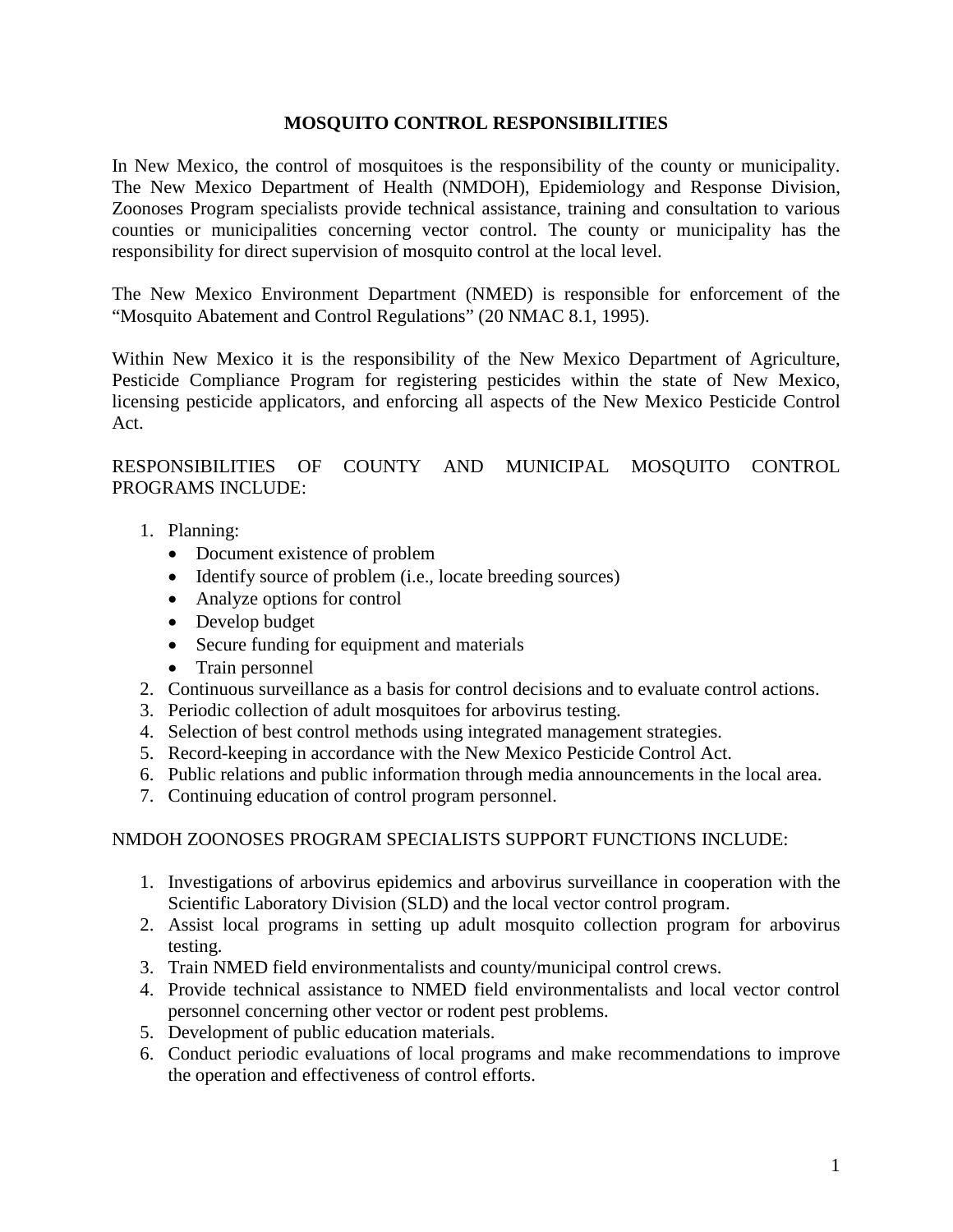#### **MOSQUITO & VECTOR CONTROL PROGRAMS IN NEW MEXICO (2009)**

*Note: please send any corrections to the NMDOH Zoonoses Program (contact: [elizabeth.vinhatton@state.nm.us\)](mailto:elizabeth.vinhatton@state.nm.us).*

Albuquerque Environmental Health Department Vector-borne and Zoonotic Disease Division P.O. Box 1293 Albuquerque, NM 87103 / Mark DiMenna / 505-452-5301

City of Aztec (Aztec currently treated by San Juan Co. VCP) 201 W. Chaco Aztec, NM 87410 / Ron Montoya / 505-334-8684

City of Belen (Belen currently treated by Roadrunner Public Health) 100 S. Main St Belen, NM 87002 / 505-864-8221

City of Bloomfield P.O. Box 1839 Bloomfield, NM 87413 / Cathy Bardebben / 505-632-8448 / cell 505-320-2661

Village of Bosque Farms PO Box 660 Peralta, NM 87042 / Robert Knape / 505-869-2358

Cannon Air Force Base 27 ADOS/SGGM 208 W. Casablanca Cannon AFB, NM 88103-5014 / 575-784-4926

Central New Mexico Correctional Facility (treat facility only) PO Drawer 1328 Los Lunas, NM 87031/ Eloy Padilla / 505-865-8517

Chaves County Road Department P.O. Box 1817 Roswell, NM 88202 / Terry Allensworth / 575-624-6610

Cibola County 515 W. High St. Grants, NM 87020 / Tony Olveda / 505-285-2570

City of Clovis/Curry County P.O. Box 760 Clovis, NM 88102 / Francis Warner / 575-763-9641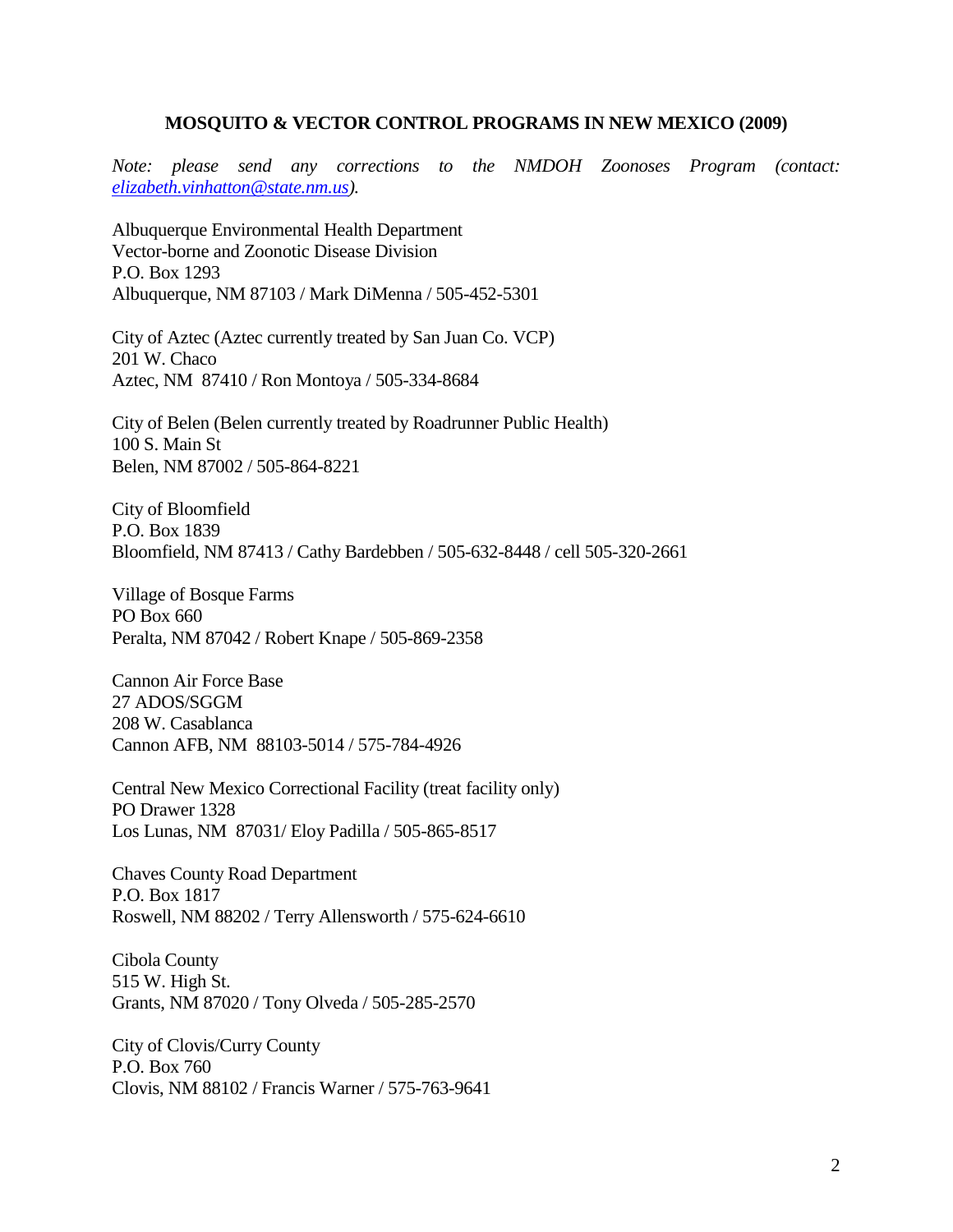Doña Ana County 845 Motel Blvd Las Cruces, NM 88007 / Ken Sholar / 575-526-6181

Eddy County 101 W. Greene St., Suite 100 Carlsbad, NM 88220 / Kelly Cox / 575-885-4835

Entomology Consultants Conducting mosquito control for Las Cruces, Hatch and Deming 598 Canyon Point Las Cruces, NM 88011 / Matthew Lee / 575-639-3897

City of Española 405 N. Paseo de Oñate Española, NM 87532 / Anthony "Hawk" Trujillo / 505-474-6006

Village of Eunice (?) PO Box 147 Eunice, NM 88231 / 575-394-2576

City of Farmington 901 Fairgrounds Rd Farmington, NM 87401 / Donovan Garcia / 505-566-2266

City of Gallup Parks Dept PO Box 1270 Gallup, NM 87305 / 505-863-1295

City of Hobbs 928 E. Snyder Hobbs, NM 88240 / 575-397-9356

Holloman Air Force Base 49 CES/CEOHHE 550 Tabosa Ave Holloman AFB, NM 88330 / 575-572-7170

Lea County Road Dept 5915 Lovington Hwy. Hobbs, NM 88240 / Chuck Wilson / 575-391-2940

Los Alamos County Parks Dept PO Box 30 Los Alamos, NM 87544 / 505-662-8159.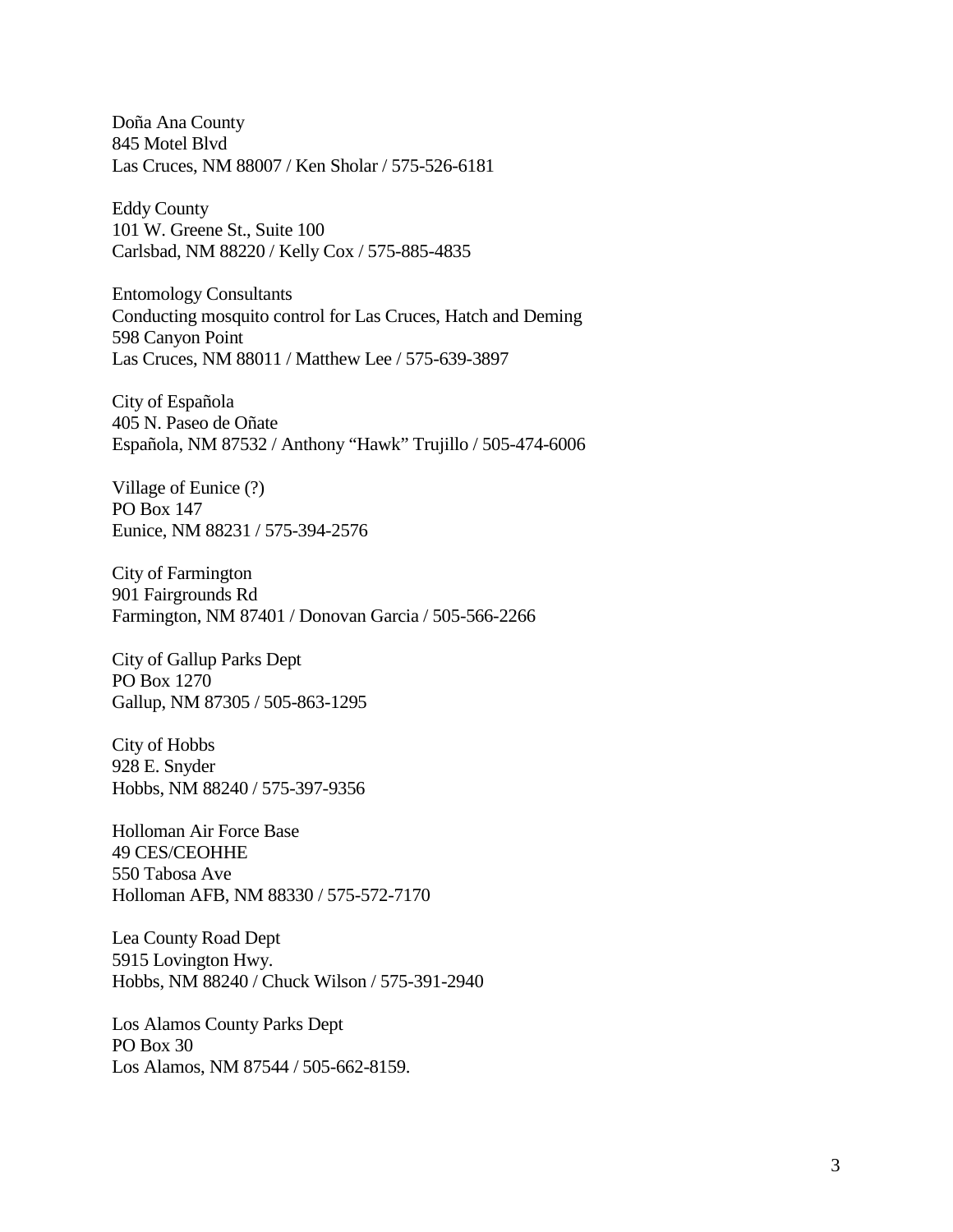Village of Los Lunas PO Box 1209 Los Lunas, NM 87301/ Joseph Barta / 505-352-3584

City of Lovington P.O. Box 1286 Lovington, NM 88260

Tierra del Sol Country Club (treat golf course only) 1000 Golf Course Rd. Belen, NM 87002 / Sam Lucero / 505-864-2433

Roadrunner Public Health Conducting mosquito control for Colfax County, Philmont Scout Ranch, Wagon Mound, Sandoval County, Valencia County including City of Belen PO Box 30634 Albuquerque, NM 87190 / Paul Sandoval / 505-269-0372

Village of San Jon P.O. Box 37 San Jon, NM 88434 / Wade Lane / 575-576-2922

San Juan County 305 S. Oliver Aztec, NM 87410 / Earl McQuitty / 505-334-6775

City of Santa Rosa PO Box 429 Santa Rosa, NM 88435 / Edward Salazar / 575-472-3404

Silver City PO Box 1188 Silver City, NM 88062 / Eddie Mendoza / 575-534-6365

Socorro County 198 Neal Ave Socorro, NM 87801 / Michael Jojola / 575-838-0506

City of Sunland Park 1000 McNutt Rd Sunland Park, NM 88063 / 575-589-1979

City of T or C 505 Sims St. Truth of Consequences, NM 87901 / Norman Carter / 575-894-3347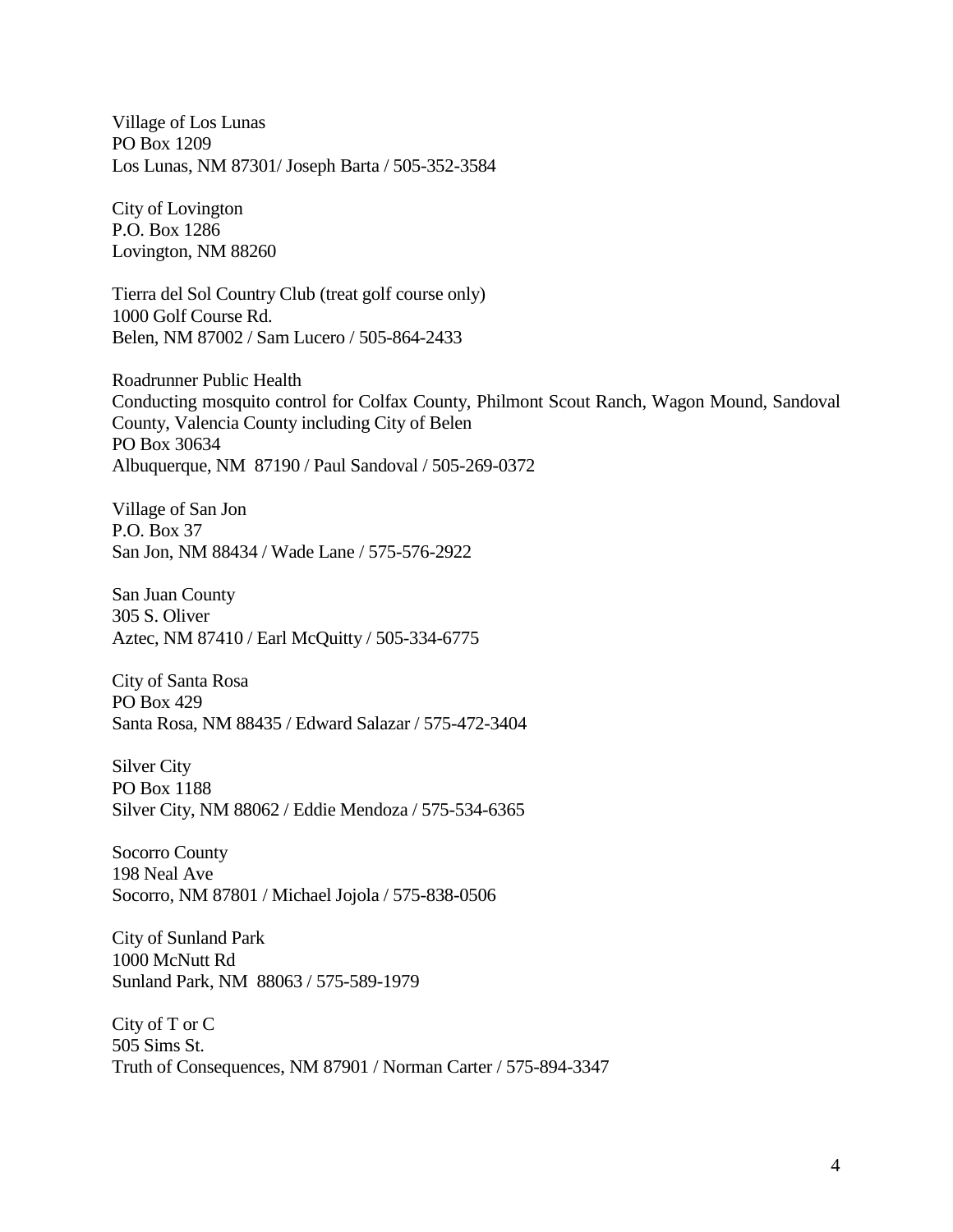City of Tucumcari c/o Four Seasons Pest Control PO Box 952 Tucumcari, NM 88401 / Larry Sparks / 575-461-2199

Western New Mexico Correctional Facility (treat facility only) PO Drawer 250 Grants, NM 87020 / Gene Montaño / 505-876-8408

### **STATE AGENCIES**

New Mexico Department of Health Epidemiology & Response Division – Zoonoses Program 1190 S St. Francis Dr., Suite N1350 Santa Fe, NM 87505 505-827-0006

New Mexico Department of Agriculture Pesticide Compliance Program MSC 3AQ Box 30005 Las Cruces, NM 88003-8005 505-646-2133

New Mexico Environment Department Environmental Health Division 525 Camino de los Marquez Santa Fe, NM 87505 505-476-8600